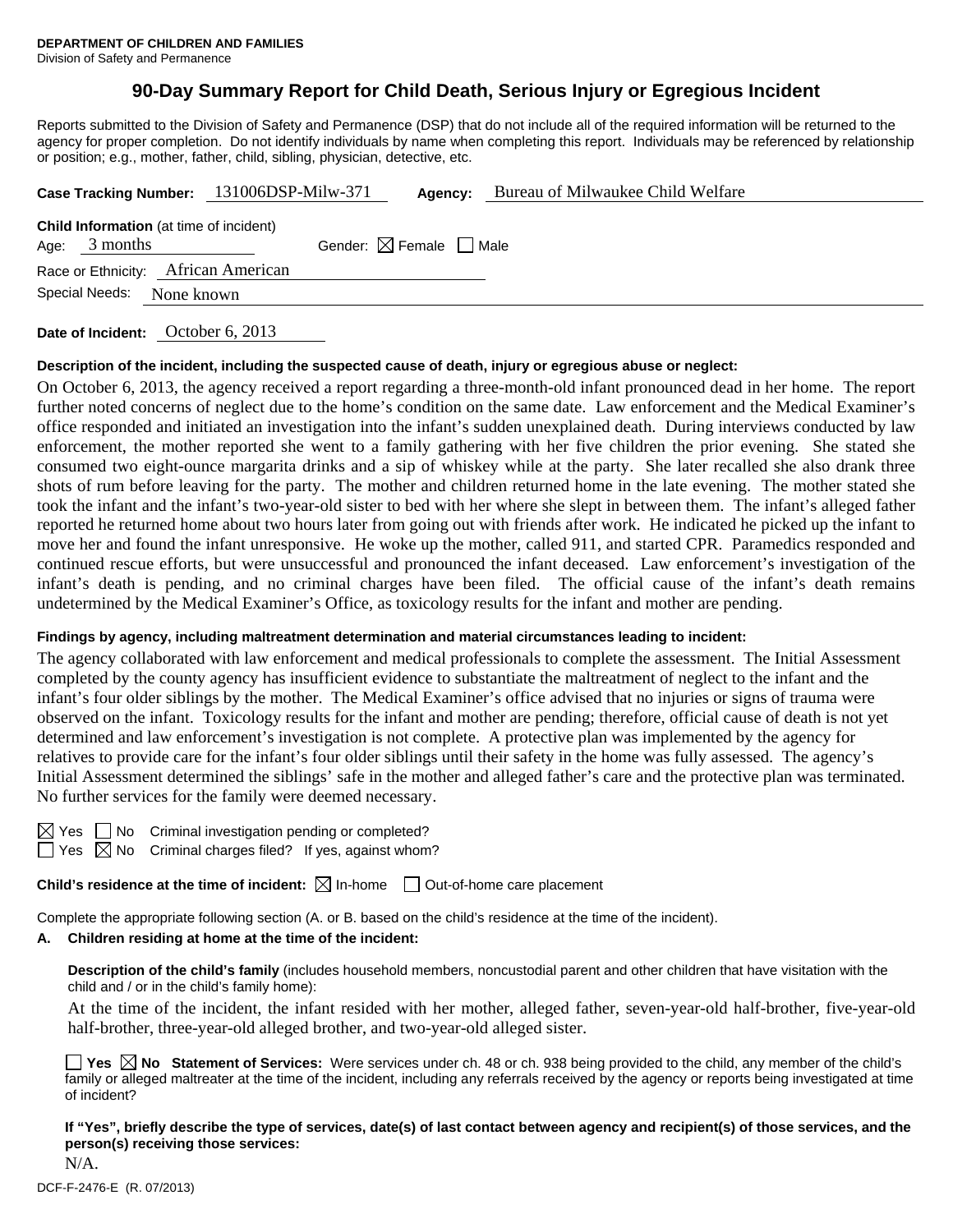**Summary of all involvement in services as adults under ch. 48 or ch. 938 by child's parents or alleged maltreater in the previous five years:** (Does not include the current incident.) N/A.

#### **Summary of actions taken by the agency under ch. 48, including any investigation of a report or referrals to services involving the child, any member of the child's family living in this household and the child's parents and alleged maltreater.** (Does not include the current incident.)

(Note: Screened out reports listed in this section may include only the date of the report, screening decision, and if a referral to services occurred at Access. Reports that do not constitute a reasonable suspicion of maltreatment or a reason to believe that the child is threatened with harm are not required to be screened in for an initial assessment, and no further action is required by the agency.)

On 9/16/2010, the agency screened in a CPS Report alleging neglect to the four-year-old (now seven-year-old) by the mother. An assessment was completed and the allegations of neglect were unsubstantiated. No safety concerns were found and the agency closed the case.

On 9/12/2012, the agency screened in a CPS Report alleging neglect to the six-year-old (now seven-year-old), four-year-old (now five-year-old), two-year-old (now three-year-old) and 10-month-old (now two-year-old) by the mother. An assessment was completed and the allegations of neglect were unsubstantiated. The children did not show any signs of maltreatment and the mother was found to be meeting their needs, so the agency closed the case.

On 9/12/2012, the agency screened out a CPS Report.

On 2/15/2013, the agency screened out a CPS Report.

## **Summary of any investigation involving the child, any member of the child's family and alleged maltreater conducted under ch. 48 or ch. 938 and any services provided to the child and child's family since the date of the incident:**

The agency collaborated with law enforcement and medical professionals to complete the assessment. The Initial Assessment completed by the county agency has insufficient evidence to substantiate the maltreatment of neglect to the infant and the infant's four older siblings by the mother. The Medical Examiner's office advised that no injuries or signs of trauma were observed on the infant. Toxicology results for the infant and mother are pending; therefore, official cause of death is not yet determined and law enforcement's investigation is not complete. A protective plan was implemented by the agency for relatives to provide care for the infant's four older siblings until their safety in the home was fully assessed. The agency's Initial Assessment determined the siblings' safe in the mother and alleged father's care and the protective plan was terminated. No further services for the family were deemed necessary. On October 6, 2013, the agency screened out a second CPS Report on the infant's death as the information was similar to the report already screened in for assessment.

## **B. Children residing in out-of-home care (OHC) placement at time of incident:**

# **Description of the OHC placement and basis for decision to place child there:**

N/A.

## **Description of all other persons residing in the OHC placement home:**

N/A.

**Licensing history:** Including type of license, duration of license, summary of any violations by licensee or an employee of licensee that constitutes a substantial failure to protect and promote the welfare of the child. N/A.

## **Summary of any actions taken by agency in response to the incident:** (Check all that apply.)

|     | Screening of Access report                           | Attempted or successful reunification             |
|-----|------------------------------------------------------|---------------------------------------------------|
| MMM | Protective plan implemented                          | Referral to services                              |
|     | Initial assessment conducted                         | <b>Transportation assistance</b>                  |
|     | Safety plan implemented                              | Collaboration with law enforcement                |
|     | Temporary physical custody of child                  | Collaboration with medical professionals          |
|     | Petitioned for court order / CHIPS (child in need of | Supervised visitation                             |
|     | protection or services)                              | Case remains open for services                    |
|     | Placement into foster home                           | Case closed by agency                             |
|     | Placement with relatives                             | Initiated efforts to address or enhance community |
|     | Ongoing Services case management                     | collaboration on CA/N cases                       |
|     |                                                      | Other (describe):                                 |
|     |                                                      |                                                   |

**FOR DSP COMPLETION ONLY:**